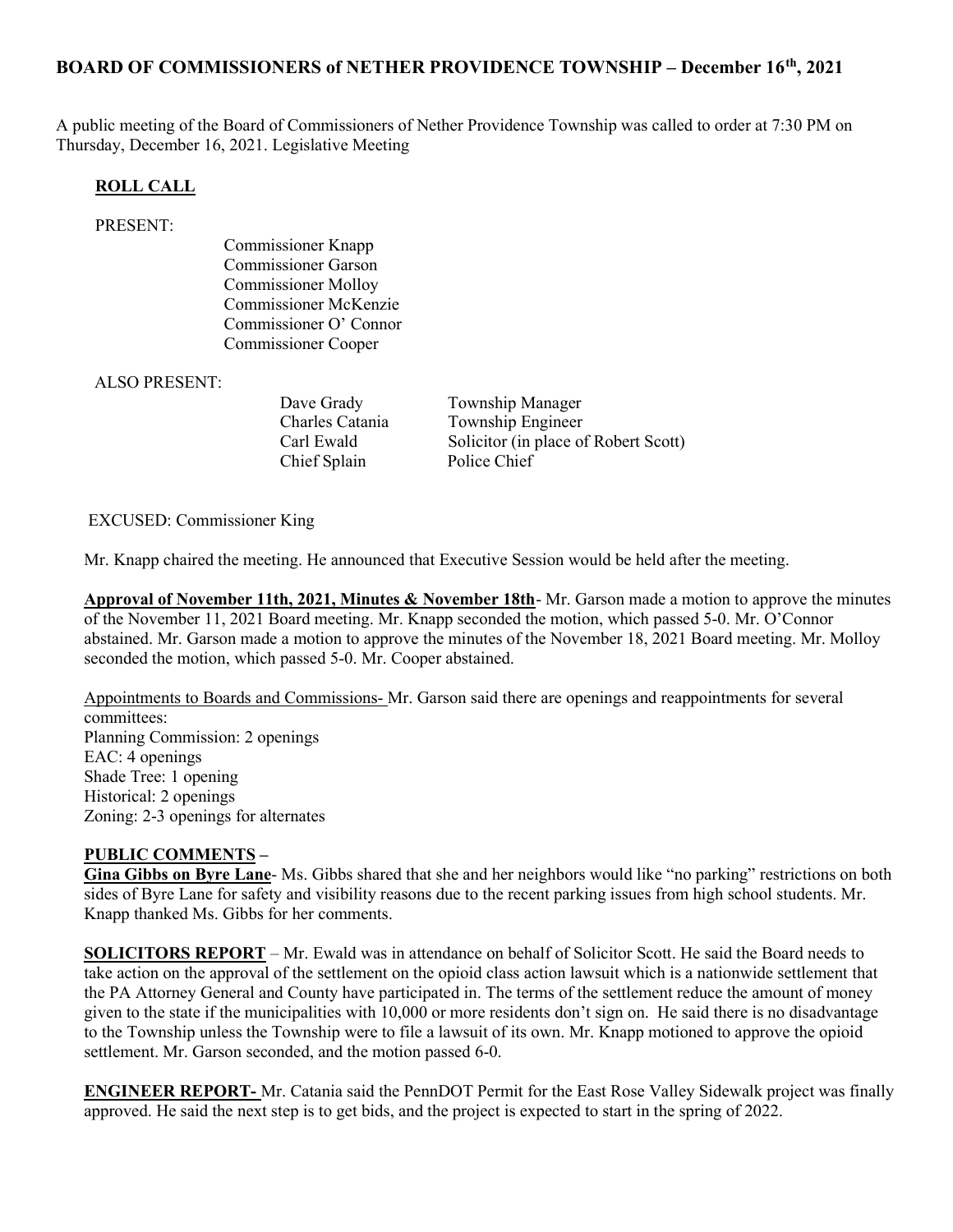Police Chief- Chief Splain read a statement to address a Tik Tok video about threats against schools on December 17. He said the Police are aware of the video and will be adding more of a presence to each school in the district. He said they are investigating and taking the threat seriously.

# PUBLIC SAFETY COMMITTEE REPORT- Micah Knapp

Penn Street and Markham Street- Mr. Knapp said there had been a request to make Penn Street a one-way road. The Board is considering the request, and there was discussion about making Markham Street one-way as well. The Board agreed to seek public opinion from those in the area.

Parking on Byre Lane- Mr. Knapp said the Township polled the neighbors on Byre Lane, and the consensus was for two-hour parking restrictions. Mr. Knapp made a motion to advertise an ordinance for two-hour parking restrictions on Monday through Friday, 9 AM to 4 PM, on Byre Lane. Mr. Molloy seconded the motion, which passed 6-0. Stop Sign on Hastings and Beech- Charles reviewed criteria for the sign and said it did not meet the criteria or warrant a stop sign. Mr. Knapp asked Mr. Grady to notify the residents that made the consideration.

# PARKS AND OPEN SPACE COMMITTEE REPORT – Matthew Garson

RACP Resolution for Township Funding- Mr. Garson said the County asked for the wording to be amended. Mr. Garson made a motion to amend Resolution 2021-30, for the project known as the Summit Site Redevelopment, to improve the Summit School Site (Gouley Park). The amount of money the Township is contributing for match funds is \$73,935. Mr. Knapp seconded the motion, which passed 6-0.

### BUILDING AND ZONING COMMITTEE REPORT – Max Cooper

Marijuana Sales- Zoning locations- Mr. Cooper said the Planning Commission reviewed the ordinance that would amend where marijuana sales to industrial districts only. He noted their recommendation for its approval contingent upon the Township Solicitor's opinion that it would not be considered exclusionary zoning. The Board would authorize advertisement at a future meeting after Mr. Scott's conclusion.

### FINANCE & ADMINISTRATION COMMITTEE - Kaitlin McKenzie

2022 Budget – Ms. McKenzie noted that the 2022 budget was available for review. She said there were no substantial changes, and the budget is scheduled to be approved on December 23<sup>rd</sup>.

Ratify Accounting Services Agreement with Dunlap Associates – Ms. McKenzie said that the Township would like to bring in Dunlap and Associates as a contractor to help with the Finance Director responsibilities since the Finance Director position is vacant. She said they have municipal experience. She made a motion to approve the accounting services agreement, and Mr. Garson seconded. The motion carried 6-0.

Aqua Restoration Offer – Consideration of Acceptance – Ms. McKenzie explained that Aqua gives the option to provide funding in lieu road restoration work. Aqua would typically only repave the section of road where they worked, but the Township is able to receive the funds and repave the full width of the street. Ms. McKenzie made a motion to accept Aqua's contribution offer in the amount of \$340,000

# COMMUNITY ENHANCEMENT REPORT- Micah Knapp

CDBG Application – Resolution for Projects – Mr. Knapp said the Township had a public hearing for input about potential Community Development Block Grant (CDBG) projects on December 9<sup>th</sup>. Shaina Barnes, the incoming 5th Ward Commissioner, offered her input, and said she felt the priority project should be road resurfacing in the Garden City Manor. Her secondary project preference would be improvements within Hepford Park. He noted the Garden City Manor area is the only eligible area of the Township, and he agreed that road resurfacing is needed. Mr. Knapp made a motion to apply for the CDBG grant, with road resurfacing as the primary project and the Hepford Park improvements as the alternate project. Mr. Molloy seconded, and the motion passed 6-0.

# PUBLIC WORKS COMMITTEE REPORT – Robert O'Connor

Highway Report- Mr. O'Connor said the highway report would be available at the next meeting.

Putnam Boulevard Safety Concerns Discussion – Mr. O'Connor said a persistent complaint he has received was about speeding on Putnam Boulevard. He noted it is a densely populated area with lots of walkers and younger drivers.

Chief Splain said they have deployed the speed trailer and other traffic enforcement in the area. Mr. O'Connor said he would like the Board to consider speed hump installations. Ms. McKenzie suggested doing a poll of the homeowners' associations in the area.

Avondale Guide Rail Discussion – Mr. O'Connor said this is in relation to the guide rail along Avondale Road within the 1st Ward. Max, Charles, and Mr. Grady met with the engineer from Traffic Planning and Design Inc. to see the